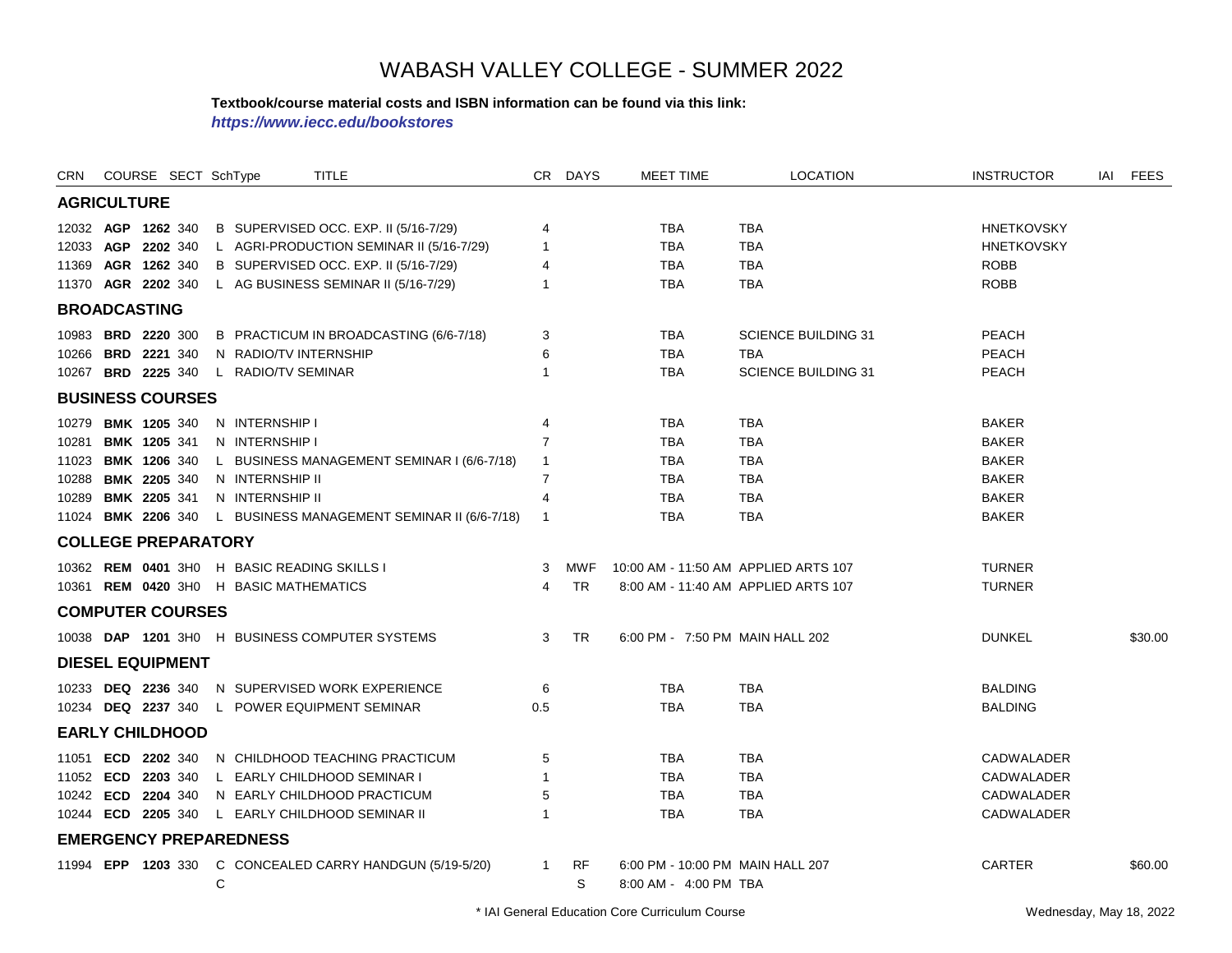| <b>CRN</b>                               |              | COURSE SECT SchType |              |                                               | <b>TITLE</b>                                                 |                | CR DAYS   | MEET TIME                                   | <b>LOCATION</b>                         | <b>INSTRUCTOR</b>    | IAI     | <b>FEES</b> |
|------------------------------------------|--------------|---------------------|--------------|-----------------------------------------------|--------------------------------------------------------------|----------------|-----------|---------------------------------------------|-----------------------------------------|----------------------|---------|-------------|
|                                          |              |                     |              | <b>EMERGENCY PREPAREDNESS</b>                 |                                                              |                |           |                                             |                                         |                      |         |             |
|                                          |              |                     |              |                                               | 11996 EPP 1203 331 C CONCEALED CARRY HANDGUN (6/23-6/24)     | $\overline{1}$ | <b>RF</b> | 6:00 PM - 10:00 PM MAIN HALL 207            |                                         | <b>ETZKORN</b>       |         | \$60.00     |
|                                          |              |                     | C            |                                               |                                                              |                | S         | 8:00 AM - 4:00 PM TBA                       |                                         |                      |         |             |
| 11998 EPP 1203 332                       |              |                     |              |                                               | C CONCEALED CARRY HANDGUN (7/21-7/22)                        | $\mathbf{1}$   | <b>RF</b> | 6:00 PM - 10:00 PM MAIN HALL 207            |                                         | CARTER               |         | \$60.00     |
|                                          |              |                     | C            |                                               |                                                              |                | S         | 8:00 AM - 4:00 PM TBA                       |                                         |                      |         |             |
| <b>ENGLISH/COMMUNICATIONS</b>            |              |                     |              |                                               |                                                              |                |           |                                             |                                         |                      |         |             |
|                                          |              |                     |              | 10984 ENG 1111 3H0 H COMPOSITION I (6/6-7/18) |                                                              |                | 3 MTWR    |                                             | 8:00 AM - 9:50 AM APPLIED ARTS 101      | ZIMMERMAN            |         |             |
| 10564 ENG 1121 3H0                       |              |                     |              |                                               | <b>H</b> COMPOSITION & ANALYSIS                              |                | 3 MTW     |                                             | 10:00 AM - 11:50 AM SCIENCE BUILDING 26 | <b>DAUBS</b>         |         |             |
|                                          |              |                     |              |                                               | 11191 SPE 1101 3HO H FUND. OF EFFECTIVE SPEAKING (6/6-7/18)  |                |           | 3 MTWR 10:00 AM - 11:50 AM APPLIED ARTS 101 |                                         | ZIMMERMAN            |         |             |
| <b>HEALTH OCCUPATIONS</b>                |              |                     |              |                                               |                                                              |                |           |                                             |                                         |                      |         |             |
| 12019 HEA 1203 300                       |              |                     |              |                                               | C BASIC NURSE ASSIST TRNG PROG (5/16-7/6)                    |                | 7 MTWR    |                                             | 8:30 AM - 1:00 PM SCIENCE BUILDING 58   | <b>ILE</b>           |         | \$7.50      |
|                                          |              |                     | $\mathsf{C}$ |                                               |                                                              |                | T.        | 6:00 AM - 3:00 PM AGENCY                    |                                         |                      |         |             |
|                                          |              |                     |              |                                               | 11958 HEA 1225 3H0 H INTRO TO MEDICAL TERMINOLOGY (6/6-7/18) | 3              | <b>MR</b> |                                             | 8:00 AM - 9:50 AM SCIENCE BUILDING 49   | <b>GILL</b>          |         | \$29.00     |
|                                          |              |                     |              | <b>HUMANITIES/FINE ARTS-SEE IAI</b>           |                                                              |                |           |                                             |                                         |                      |         |             |
|                                          |              |                     |              | 10101 ART 1141 3H0 H CINEMA APPRECIATION      |                                                              |                | 3 MTWR    |                                             | 8:00 AM - 9:50 AM BRUBECK ARTS CENTER 1 | <b>HUDSON</b>        |         |             |
| <b>MATHEMATICS</b>                       |              |                     |              |                                               |                                                              |                |           |                                             |                                         |                      |         |             |
|                                          |              |                     |              |                                               | 11192 MTH 1104 3H0 H QUANTITATIVE REASONING (6/6-7/18)       | 3              | <b>MW</b> |                                             | 8:00 AM - 10:50 AM APPLIED ARTS 104     | <b>SEALS</b>         |         |             |
| <b>NURSING</b>                           |              |                     |              |                                               |                                                              |                |           |                                             |                                         |                      |         |             |
| 12063 NUR 1203 53H                       |              |                     |              |                                               | H CLINICAL NURSING (5/23-7/12)                               |                | 6 MTWRF   | <b>TBA</b>                                  | <b>SCIENCE BUILDING 55</b>              | LEWIS                |         | \$109.00    |
| 12171 NUR 1203 531                       |              |                     |              |                                               | H CLINICAL NURSING (5/23-7/12)                               |                | 6 MTWRF   | <b>TBA</b>                                  | <b>SCIENCE BUILDING 55</b>              | LEWIS                |         | \$109.00    |
| 12064 NUR 1206 53H                       |              |                     |              |                                               | H PRACTICAL NURSE REVIEW COURSE (5/23-7/1                    | $\mathbf{1}$   |           | <b>TBA</b>                                  | <b>TBA</b>                              | LEWIS                |         | \$75.00     |
| <b>ONLINE</b>                            |              |                     |              |                                               |                                                              |                |           |                                             |                                         |                      |         |             |
| 12127 ABE 0710 4W0                       |              |                     |              |                                               | ADULT BASIC EDUCATION I (7/5-8/15)                           | 2              |           | TBA                                         | <b>TBA</b>                              | <b>METZ</b>          |         |             |
|                                          |              |                     |              |                                               | 12248 ABE 0712 4W0 H MATH READINESS (5/16-6/30)              | 2              |           | <b>TBA</b>                                  | <b>TBA</b>                              | <b>METZ</b>          |         |             |
| 12123 ABE 0713 4W0                       |              |                     |              |                                               | ADULT BASIC EDUCATION II (5/16-6/30)                         | 2              |           | <b>TBA</b>                                  | <b>TBA</b>                              | <b>METZ</b>          |         |             |
| 12124 ABE 0742 4W0                       |              |                     |              |                                               | ABE CAREER PATHWAYS BRIDGE (5/16-6/30)                       | $\mathbf{1}$   |           | <b>TBA</b>                                  | <b>TBA</b>                              | <b>METZ</b>          |         |             |
| 12128 ABE 0742 4W1                       |              |                     |              |                                               | ABE CAREER PATHWAYS BRIDGE (7/5-8/15)                        | $\mathbf{1}$   |           | <b>TBA</b>                                  | <b>TBA</b>                              | <b>METZ</b>          |         |             |
| 10018 ACC 1101 1W0                       |              |                     |              | APPLIED ACCOUNTING                            |                                                              | $\overline{4}$ |           | <b>TBA</b>                                  | <b>TBA</b>                              | <b>MAYHALL</b>       |         |             |
| 11362 ACC 1202 200                       |              |                     |              | QUICKBOOKS I (6/6-6/30)                       |                                                              | $\overline{2}$ |           | <b>TBA</b>                                  | <b>TBA</b>                              | <b>KENDALL</b>       |         |             |
| 11363 ACC 1203 200                       |              |                     |              | QUICKBOOKS II (7/1-8/1)                       |                                                              | $\overline{2}$ |           | <b>TBA</b>                                  | <b>TBA</b>                              | <b>KENDALL</b>       |         |             |
| 10311 ACC 2101 200                       |              |                     |              | <b>FINANCIAL ACCOUNTING</b>                   |                                                              | 4              |           | <b>TBA</b>                                  | <b>TBA</b>                              | <b>URFER</b>         |         |             |
| 10312 ACC 2102 200                       |              |                     |              |                                               | MANAGERIAL ACCOUNTING                                        | 4              |           | <b>TBA</b>                                  | <b>TBA</b>                              | <b>URFER</b>         |         |             |
| 10102 ART 1113 3W0<br>10440 ART 1117 200 |              |                     |              |                                               | <b>INTRODUCTION TO DRAWING</b>                               | 3<br>3         |           | <b>TBA</b><br><b>TBA</b>                    | <b>TBA</b><br><b>TBA</b>                | <b>CONN</b><br>SANDY |         |             |
| 10019 ART 1141 1W0                       |              |                     |              | <b>CINEMA APPRECIATION</b>                    | INTRODUCTION TO PHOTOGRAPHY                                  | 3              |           | <b>TBA</b>                                  | <b>TBA</b>                              | <b>WHITE</b>         |         |             |
| 10103                                    | ART 1181 3W0 |                     |              | ART HISTORY I                                 |                                                              | 3              |           | <b>TBA</b>                                  | <b>TBA</b>                              | <b>CONN</b>          |         |             |
| 10104 ART 2181 3W0                       |              |                     |              | ART HISTORY II                                |                                                              | 3              |           | <b>TBA</b>                                  | <b>TBA</b>                              | <b>CONN</b>          | $\star$ |             |
|                                          |              |                     |              |                                               |                                                              |                |           |                                             |                                         |                      |         |             |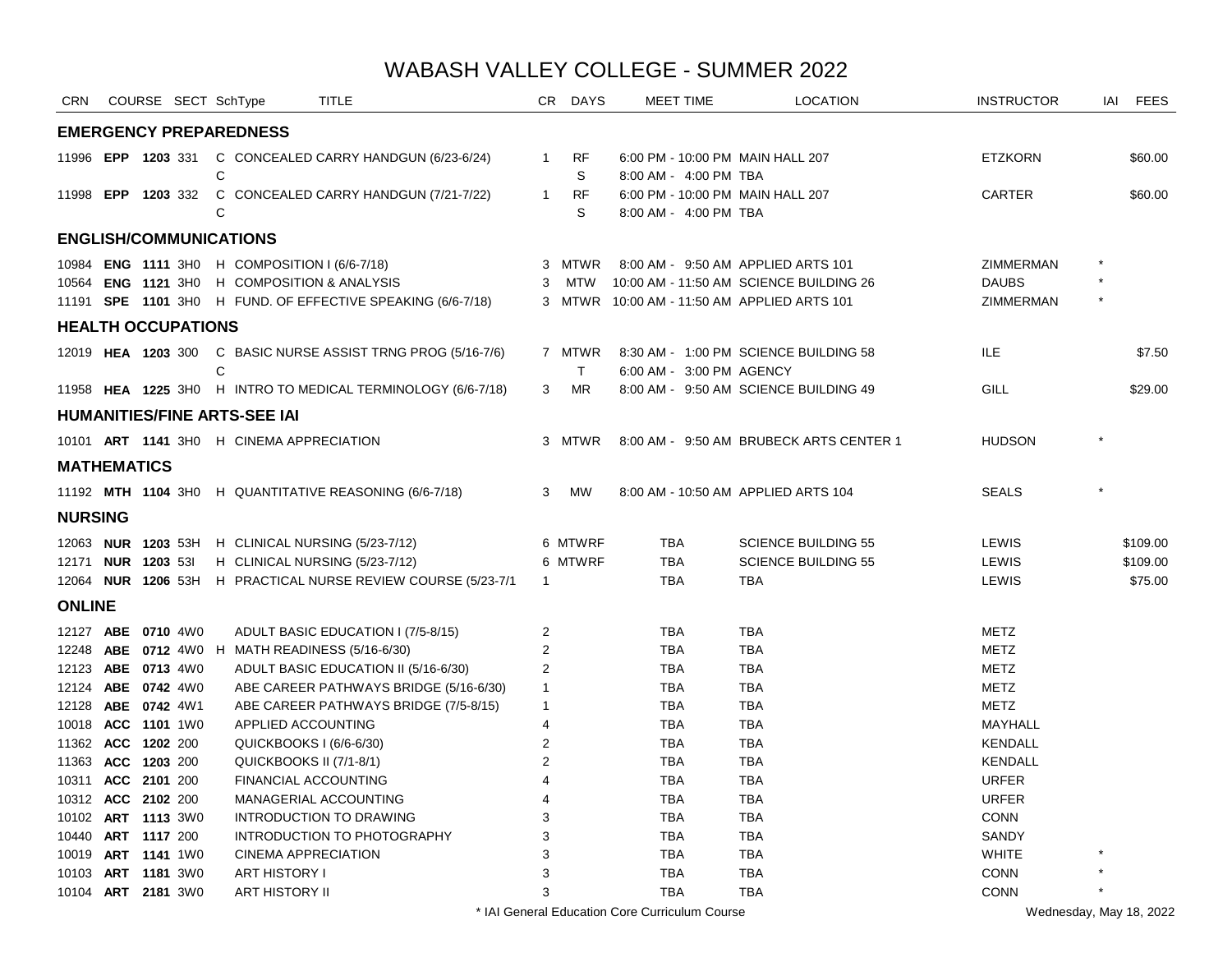| CRN                |                     |          |          | COURSE SECT SchType       | <b>TITLE</b>                              | CR                      | <b>DAYS</b> | MEET TIME  |            | <b>LOCATION</b> | <b>INSTRUCTOR</b>  | IAI     | <b>FEES</b> |
|--------------------|---------------------|----------|----------|---------------------------|-------------------------------------------|-------------------------|-------------|------------|------------|-----------------|--------------------|---------|-------------|
|                    | <b>ONLINE</b>       |          |          |                           |                                           |                         |             |            |            |                 |                    |         |             |
| 11964 ART 2191 200 |                     |          |          | GLOBAL ART HISTORY        |                                           | 3                       |             | <b>TBA</b> | <b>TBA</b> |                 | SANDY              |         |             |
| 12129              | ASE 0803 4W0        |          |          |                           | GED TEST PREPARATION I (7/5-8/15)         | $\overline{\mathbf{c}}$ |             | <b>TBA</b> | <b>TBA</b> |                 | <b>METZ</b>        |         |             |
| 12125 ASE 0804 4W0 |                     |          |          |                           | GED TEST PREPARATION II (5/16-6/30)       | 2                       |             | <b>TBA</b> | <b>TBA</b> |                 | METZ               |         |             |
|                    | 12126 ASE 0842 4W0  |          |          |                           | ASE CAREER PATHWAYS BRIDGE (5/16-6/30)    | $\mathbf{1}$            |             | <b>TBA</b> | <b>TBA</b> |                 | METZ               |         |             |
| 12130              | ASE 0842 4W1        |          |          |                           | ASE CAREER PATHWAYS BRIDGE (7/5-8/15)     | $\mathbf{1}$            |             | <b>TBA</b> | <b>TBA</b> |                 | <b>METZ</b>        |         |             |
| 10968              | <b>BMG 2103 3W0</b> |          |          |                           | BUSINESS STATISTICS (6/6-7/18)            | 3                       |             | <b>TBA</b> | <b>TBA</b> |                 | <b>BROWN</b>       |         |             |
| 10271              | <b>BMG 2204 3W0</b> |          |          |                           | HUMAN RESOURCE MANAGEMENT                 | 3                       |             | <b>TBA</b> | <b>TBA</b> |                 | <b>BAKER</b>       |         |             |
|                    | 10315 BOC 1201 200  |          |          |                           | <b>BEGINNING KEYBOARDING</b>              | 2                       |             | <b>TBA</b> | <b>TBA</b> |                 | <b>SWINSON</b>     |         |             |
| 10317              | <b>BOC 2202 200</b> |          |          |                           | PROFESSIONAL PORTFOLIO                    | 2                       |             | <b>TBA</b> | <b>TBA</b> |                 | MAYHALL            |         |             |
| 10318              | <b>BOC 2268 200</b> |          |          |                           | <b>MEDICAL OFFICE SEMINAR I</b>           | 1                       |             | <b>TBA</b> | <b>TBA</b> |                 | MAYHALL            |         |             |
| 11060              | <b>BUS 1101 4W0</b> |          |          |                           | <b>INTRODUCTION TO BUSINESS</b>           | 3                       |             | <b>TBA</b> | TBA        |                 | <b>RESOR</b>       |         |             |
| 10319              | <b>BUS 2101 200</b> |          |          | <b>BUSINESS LAW 1</b>     |                                           | 3                       |             | <b>TBA</b> | <b>TBA</b> |                 | <b>URFER</b>       |         |             |
| 10153              | <b>BUS 2201 4W0</b> |          |          |                           | PRINCIPLES OF MANAGEMENT (6/6-7/18)       | 3                       |             | <b>TBA</b> | <b>TBA</b> |                 | <b>BLACK</b>       |         |             |
| 11426 CHM 1115 3W0 |                     |          |          |                           | <b>CHEMISTRY AND SOCIETY</b>              | 4                       |             | TBA        | <b>TBA</b> |                 | <b>GEMEINHARDT</b> |         |             |
| 10031              | <b>CHM 1120 3W0</b> |          |          |                           | <b>INTRODUCTORY CHEMISTRY</b>             | 5                       |             | <b>TBA</b> | <b>TBA</b> |                 | <b>BRUCK</b>       |         |             |
| 10032 CHM 1130 3W0 |                     |          |          |                           | <b>GENERAL CHEMISTRY I</b>                | 5                       |             | <b>TBA</b> | <b>TBA</b> |                 | <b>GEMEINHARDT</b> | $\star$ |             |
| 11702 CHM 1132 3W0 |                     |          |          |                           | <b>GENERAL CHEMISTRY II</b>               | 5                       |             | <b>TBA</b> | <b>TBA</b> |                 | <b>BRUCK</b>       |         |             |
| 11991              | <b>CIS</b>          | 1104 200 |          |                           | INTRO LEARNING SERVICES ONLINE (5/9-6/30) | 0.5                     |             | TBA        | <b>TBA</b> |                 | <b>BENNETT</b>     |         |             |
| 12185 CIS          |                     |          | 1104 3W0 |                           | INTRO LEARNING SERVICES ONLINE (7/5-9/2)  | 0.5                     |             | TBA        | <b>TBA</b> |                 | HALLAM             |         |             |
| 12188 CIS          |                     |          | 1104 4W0 |                           | INTRO LEARNING SERVICES ONLINE (7/5-9/2)  | 0.5                     |             | TBA        | <b>TBA</b> |                 | HALLAM             |         |             |
| 12208 CIS          |                     |          | 1104 1W0 |                           | INTRO LEARNING SERVICES ONLINE (7/5-9/2)  | 0.5                     |             | <b>TBA</b> | <b>TBA</b> |                 | HALLAM             |         |             |
| 10320 CIS          |                     | 1278 200 |          | SPREADSHEET               |                                           | 3                       |             | TBA        | <b>TBA</b> |                 | <b>BENNETT</b>     |         |             |
| 10321 CIS          |                     | 1286 200 |          | DATABASE                  |                                           | 3                       |             | <b>TBA</b> | <b>TBA</b> |                 | <b>BENNETT</b>     |         |             |
| 10324              | <b>DAP</b>          | 1201 200 |          |                           | BUSINESS COMPUTER SYSTEMS                 | 3                       |             | <b>TBA</b> | <b>TBA</b> |                 | <b>BENNETT</b>     |         |             |
| 10325 DAP 1236 200 |                     |          |          |                           | <b>KEYBOARDING ESSENTIALS</b>             | 3                       |             | <b>TBA</b> | <b>TBA</b> |                 | MAYHALL            |         |             |
| 10326 DAP          |                     | 2202 200 |          | <b>WORD PROCESSING I</b>  |                                           | 3                       |             | TBA        | <b>TBA</b> |                 | MAYHALL            |         |             |
|                    | 12049 ECD 1202 3W0  |          |          |                           | CHILDHOOD TEACHING TECH I                 | 4                       |             | <b>TBA</b> | <b>TBA</b> |                 | CADWALADER         |         |             |
| 10238              | ECD 1203 3W0        |          |          |                           | HEALTH AND SAFETY OF CHILDREN             | 3                       |             | TBA        | <b>TBA</b> |                 | CADWALADER         |         |             |
| 11512 ECD 1257 3W0 |                     |          |          |                           | EXPLORING THE ARTS (6/6-7/18)             |                         |             | <b>TBA</b> | <b>TBA</b> |                 | CADWALADER         |         |             |
| 10237              | ECD 2201 3W0        |          |          |                           | ADM CHILDHOOD FACILITIES                  | 4                       |             | TBA        | <b>TBA</b> |                 | CADWALADER         |         |             |
| 10990              | <b>ECN 1101 3W0</b> |          |          |                           | INTRODUCTION TO ECONOMICS (6/6-7/18)      | 3                       |             | TBA        | <b>TBA</b> |                 | <b>MCMURRAY</b>    |         |             |
| 10021              | ECN 2101 1W0        |          |          |                           | PRINCIPLES OF MACROECONOMICS              | 3                       |             | <b>TBA</b> | <b>TBA</b> |                 | MAYHALL            |         |             |
| 10327              | ECN 2102 200        |          |          |                           | PRINCIPLES OF MICROECONOMICS              | 3                       |             | <b>TBA</b> | <b>TBA</b> |                 | <b>KENDALL</b>     |         |             |
| 10328              | EDU 1101 200        |          |          | <b>CULTURAL DIVERSITY</b> |                                           | 3                       |             | <b>TBA</b> | <b>TBA</b> |                 | <b>SWINSON</b>     |         |             |
| 11415 EDU 1102 3W0 |                     |          |          |                           | BASIC ACT FOR ELEM/SEC SCHOOLS            | 3                       |             | <b>TBA</b> | <b>TBA</b> |                 | CADWALADER         |         |             |
| 11148              | EDU 1104 200        |          |          |                           | <b>EXPLORATIONS OF EARLY LEARNING</b>     | 3                       |             | <b>TBA</b> | <b>TBA</b> |                 | <b>WILLIAMS</b>    |         |             |
| 10415 EDU 1107 4W0 |                     |          |          | <b>HEALTH</b>             |                                           | 3                       |             | TBA        | <b>TBA</b> |                 | <b>FIEBER</b>      |         |             |
| 12084              | EDU 1600 4W0        |          |          |                           | BASIC PEDAGOGICAL PRACTICES (6/29-8/24)   | $\mathbf{1}$            |             | TBA        | TBA        |                 | AMBROSE            |         |             |
| 10331              | EDU 2150 200        |          |          | THE WHOLE CHILD           |                                           | 3                       |             | TBA        | TBA        |                 | <b>WILLIAMS</b>    |         |             |
| 11967 ENG 1101 200 |                     |          |          |                           | INTRODUCTION TO COMPOSITION               | 3                       |             | <b>TBA</b> | <b>TBA</b> |                 | <b>PAYNE</b>       |         |             |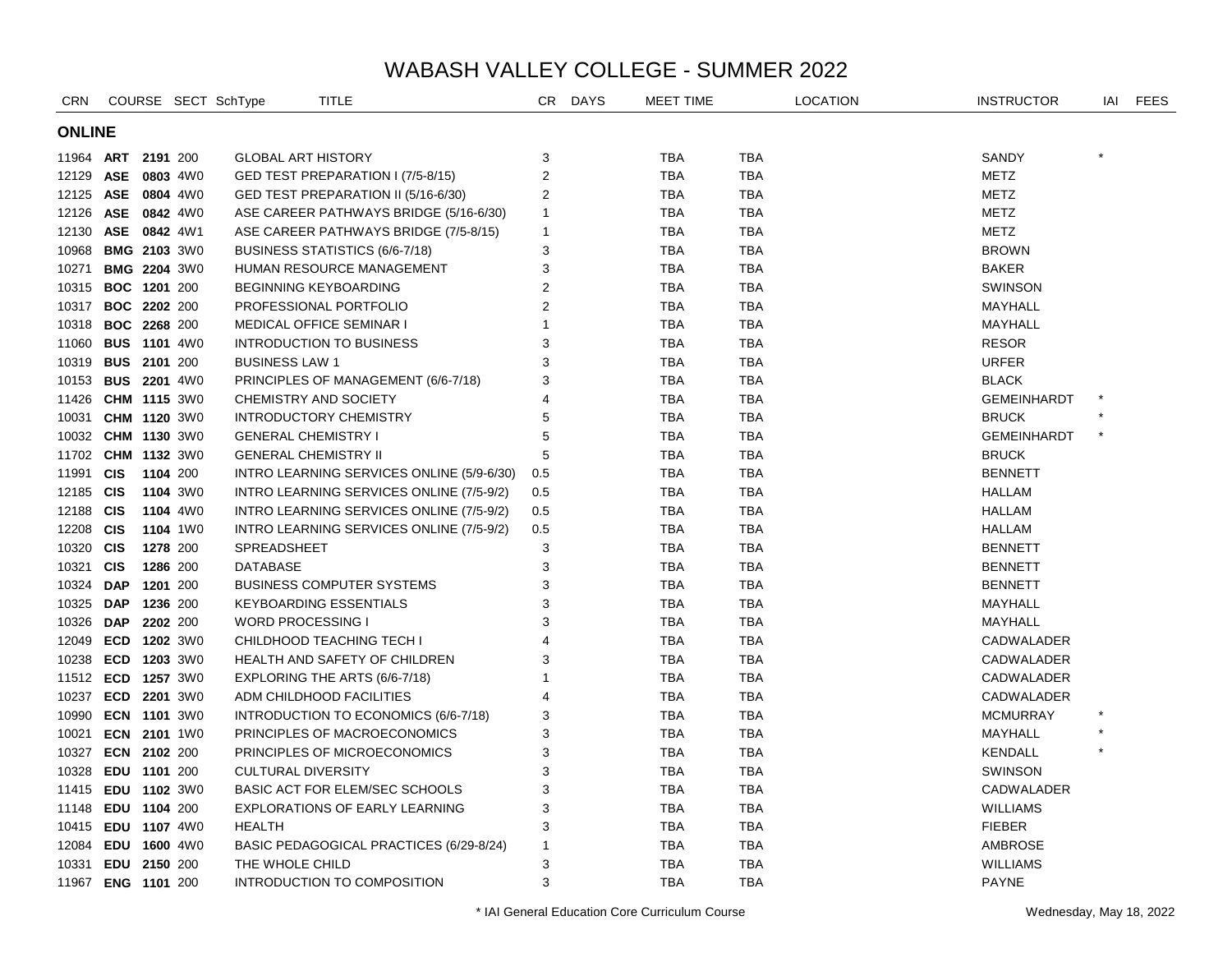| <b>CRN</b>         |                     |          |                 | COURSE SECT SchType      | TITLE                                      | CR.            | <b>DAYS</b> | <b>MEET TIME</b> | <b>LOCATION</b>                                   |  | <b>INSTRUCTOR</b>  | IAI     | FEES |
|--------------------|---------------------|----------|-----------------|--------------------------|--------------------------------------------|----------------|-------------|------------------|---------------------------------------------------|--|--------------------|---------|------|
|                    | <b>ONLINE</b>       |          |                 |                          |                                            |                |             |                  |                                                   |  |                    |         |      |
|                    | 10985 ENG 1111 3W1  |          |                 | <b>COMPOSITION I</b>     |                                            | 3              |             | <b>TBA</b>       | TBA                                               |  | ZIMMERMAN          |         |      |
|                    | 10022 ENG 1121 1W0  |          |                 |                          | <b>COMPOSITION &amp; ANALYSIS</b>          | 3              |             | <b>TBA</b>       | TBA                                               |  | <b>WHITE</b>       |         |      |
|                    | 10333 ENG 1201 200  |          |                 | <b>COMMUNICATIONS</b>    |                                            | 3              |             | <b>TBA</b>       | TBA                                               |  | <b>MULVEY</b>      |         |      |
| 10334              | ENG 1212 200        |          |                 | <b>TECHNICAL WRITING</b> |                                            | 3              |             | <b>TBA</b>       | <b>TBA</b>                                        |  | <b>KENDALL</b>     |         |      |
|                    | 10322 GEG 1103 1W0  |          |                 |                          | INTRODUCTORY METEOROLOGY                   | 3              |             | <b>TBA</b>       | <b>TBA</b>                                        |  | <b>MATTHEWS</b>    |         |      |
| 12030              | GEG 1105 1W0        |          |                 |                          | <b>INTRO TO HUMAN GEOGRAPHY</b>            | 3              |             | <b>TBA</b>       | <b>TBA</b>                                        |  | <b>BOYCE</b>       |         |      |
| 11488              | GEL 1110 3W0        |          |                 | <b>GENERAL GEOLOGY</b>   |                                            | 3              |             | <b>TBA</b>       | <b>TBA</b>                                        |  | <b>HNETKOVSKY</b>  |         |      |
| 10337              | GEN 2297 200        |          |                 | <b>EMPLOYMENT SKILLS</b> |                                            | $\overline{2}$ |             | <b>TBA</b>       | <b>TBA</b>                                        |  | <b>KENDALL</b>     |         |      |
| 11828              | GEN 2297 1H0        |          |                 | H EMPLOYMENT SKILLS      |                                            | 3              | <b>MW</b>   |                  | 5:00 PM - 6:15 PM H.L. CRISP EDUCATION CENTER 106 |  | <b>MATTHEWS</b>    |         |      |
| 10338              | HEA 1225 200        |          |                 |                          | INTRO TO MEDICAL TERMINOLOGY               | 3              |             | <b>TBA</b>       | <b>TBA</b>                                        |  | MAYHALL            |         |      |
| 11957              | HEA 1231 3W0        |          |                 |                          | MOTOR BEHAVIOR (5/23-7/14)                 | 3              |             | <b>TBA</b>       | <b>TBA</b>                                        |  | <b>GILL</b>        |         |      |
|                    | 10342 HEA 2215 200  |          |                 |                          | ELECTRONIC MED RECORDS MGMT                | 3              |             | <b>TBA</b>       | <b>TBA</b>                                        |  | <b>BENNETT</b>     |         |      |
|                    | 12065 HEC 1101 4W0  |          |                 | <b>NUTRITION</b>         |                                            | 3              |             | <b>TBA</b>       | <b>TBA</b>                                        |  | <b>FIEBER</b>      |         |      |
| 10344              | <b>HIS</b>          | 1104 200 |                 |                          | HISTORY OF EASTERN CIVIL I                 | 4              |             | <b>TBA</b>       | <b>TBA</b>                                        |  | <b>DENTON</b>      |         |      |
| 11061              | <b>HIS</b>          |          | <b>1111</b> 4W0 |                          | WESTERN CIV BEFORE 1600 AD (6/6-7/18)      | 3              |             | <b>TBA</b>       | <b>TBA</b>                                        |  | <b>BLACK</b>       |         |      |
| 10345 HIS          |                     |          | 1112 200        |                          | WESTERN CIV AFTER 1600 AD                  | 3              |             | <b>TBA</b>       | <b>TBA</b>                                        |  | <b>DENTON</b>      |         |      |
| 10991              | <b>HIS</b>          |          | 1120 3W0        |                          | WORLD HISTORY TO 1500 (6/6-7/18)           | 3              |             | <b>TBA</b>       | <b>TBA</b>                                        |  | <b>MCMURRAY</b>    |         |      |
| 10992 HIS          |                     |          | 1121 3W0        |                          | WORLD HISTORY SINCE 1500 (6/6-7/18)        | 3              |             | <b>TBA</b>       | <b>TBA</b>                                        |  | <b>MCMURRAY</b>    |         |      |
| 10346              | HIS                 |          | 2101 200        | U.S. HISTORY TO 1877     |                                            | 3              |             | <b>TBA</b>       | <b>TBA</b>                                        |  | <b>DENTON</b>      |         |      |
| 11151              | <b>HIS</b>          | 2102 200 |                 |                          | U.S. HISTORY SINCE 1877                    | 3              |             | <b>TBA</b>       | <b>TBA</b>                                        |  | <b>DENTON</b>      |         |      |
| 10349              | <b>HIS</b>          | 2103 200 |                 | <b>ILLINOIS HISTORY</b>  |                                            | 3              |             | <b>TBA</b>       | <b>TBA</b>                                        |  | <b>DENTON</b>      |         |      |
| 10995 HIS          |                     |          | 2124 3W0        |                          | CONTEMP HISTORY: U.S SINCE 1945 (6/6-7/18) | 3              |             | <b>TBA</b>       | <b>TBA</b>                                        |  | <b>MCMURRAY</b>    |         |      |
| 11475              | <b>HUM 1111 3W0</b> |          |                 |                          | <b>INTRO TO ART MUSIC &amp; THEATRE</b>    | 3              |             | <b>TBA</b>       | <b>TBA</b>                                        |  | <b>STROUGHMATT</b> |         |      |
| 11975 HUM 2151 1W0 |                     |          |                 |                          | <b>INTRO TO ASIAN CULTURE</b>              | 3              |             | <b>TBA</b>       | <b>TBA</b>                                        |  | <b>BOYCE</b>       |         |      |
| 10486              | INM                 | 1221 200 |                 | <b>INTRO TO HVACR</b>    |                                            | $\overline{2}$ |             | <b>TBA</b>       | <b>TBA</b>                                        |  | <b>MARSHALL</b>    |         |      |
| 10488              | INM                 | 2210 200 |                 |                          | OCCUPATIONAL SAFETY (OSHA)                 | $\overline{2}$ |             | <b>TBA</b>       | <b>TBA</b>                                        |  | <b>MARSHALL</b>    |         |      |
| 12120              | <b>JLM 1111 4W0</b> |          |                 |                          | SURVEY OF MASS MEDIA                       | 3              |             | <b>TBA</b>       | <b>TBA</b>                                        |  | <b>BLACK</b>       |         |      |
| 11121              | LIT.                |          | 2101 1W0        |                          | <b>INTRODUCTION TO LITERATURE</b>          | 3              |             | <b>TBA</b>       | <b>TBA</b>                                        |  | <b>YORK</b>        |         |      |
| 12119 LIT          |                     |          | 2132 4W0        |                          | <b>WORLD LITERATURE SINCE 1620</b>         | 3              |             | <b>TBA</b>       | <b>TBA</b>                                        |  | WELLEN             |         |      |
| 10350 LIT          |                     |          | 2135 200        |                          | WOMEN IN LITERATURE                        | 3              |             | <b>TBA</b>       | TBA                                               |  | <b>PAYNE</b>       |         |      |
| 10096 LIT          |                     |          | 2143 3W0        |                          | UNDERSTANDING THE SHORT STORY              | 3              |             | <b>TBA</b>       | <b>TBA</b>                                        |  | <b>SHANER</b>      |         |      |
|                    | 10155 LSC 1101 4W0  |          |                 | <b>GENERAL BIOLOGY I</b> |                                            |                |             | <b>TBA</b>       | TBA                                               |  | <b>HNETKOVSKY</b>  | $\star$ |      |
|                    | 12036 LSC 1103 3W0  |          |                 | <b>GENERAL BOTANY</b>    |                                            |                |             | <b>TBA</b>       | TBA                                               |  | <b>ROBB</b>        |         |      |
|                    | 10536 LSC 1105 200  |          |                 |                          | ENVIRONMENTAL BIOLOGY                      |                |             | <b>TBA</b>       | TBA                                               |  | <b>BERGBOWER</b>   |         |      |
| 12037              | LSC 1106 3W0        |          |                 |                          | INTRODUCTION TO BIOLOGY                    |                |             | <b>TBA</b>       | <b>TBA</b>                                        |  | <b>ROBB</b>        |         |      |
| 11152 LSC 1107 200 |                     |          |                 |                          | INTRODUCTION TO HUMAN GENETICS             |                |             | <b>TBA</b>       | TBA                                               |  | <b>BERGBOWER</b>   |         |      |
|                    | 10156 LSC 2110 4W0  |          |                 |                          | <b>GENERAL MICROBIOLOGY</b>                |                |             | <b>TBA</b>       | TBA                                               |  | <b>HNETKOVSKY</b>  |         |      |
|                    | 12217 LSC 2110 4W1  |          |                 |                          | <b>GENERAL MICROBIOLOGY</b>                |                |             | <b>TBA</b>       | <b>TBA</b>                                        |  | HNETKOVSKY         |         |      |
|                    | 10157 LSC 2111 4W0  |          |                 |                          | HUMAN ANATOMY & PHYSIOLOGY I               |                |             | <b>TBA</b>       | <b>TBA</b>                                        |  | <b>HNETKOVSKY</b>  |         |      |
|                    | 10159 LSC 2112 4W0  |          |                 |                          | HUMAN ANATOMY & PHYSIOLOGY II              | 4              |             | <b>TBA</b>       | <b>TBA</b>                                        |  | <b>HNETKOVSKY</b>  |         |      |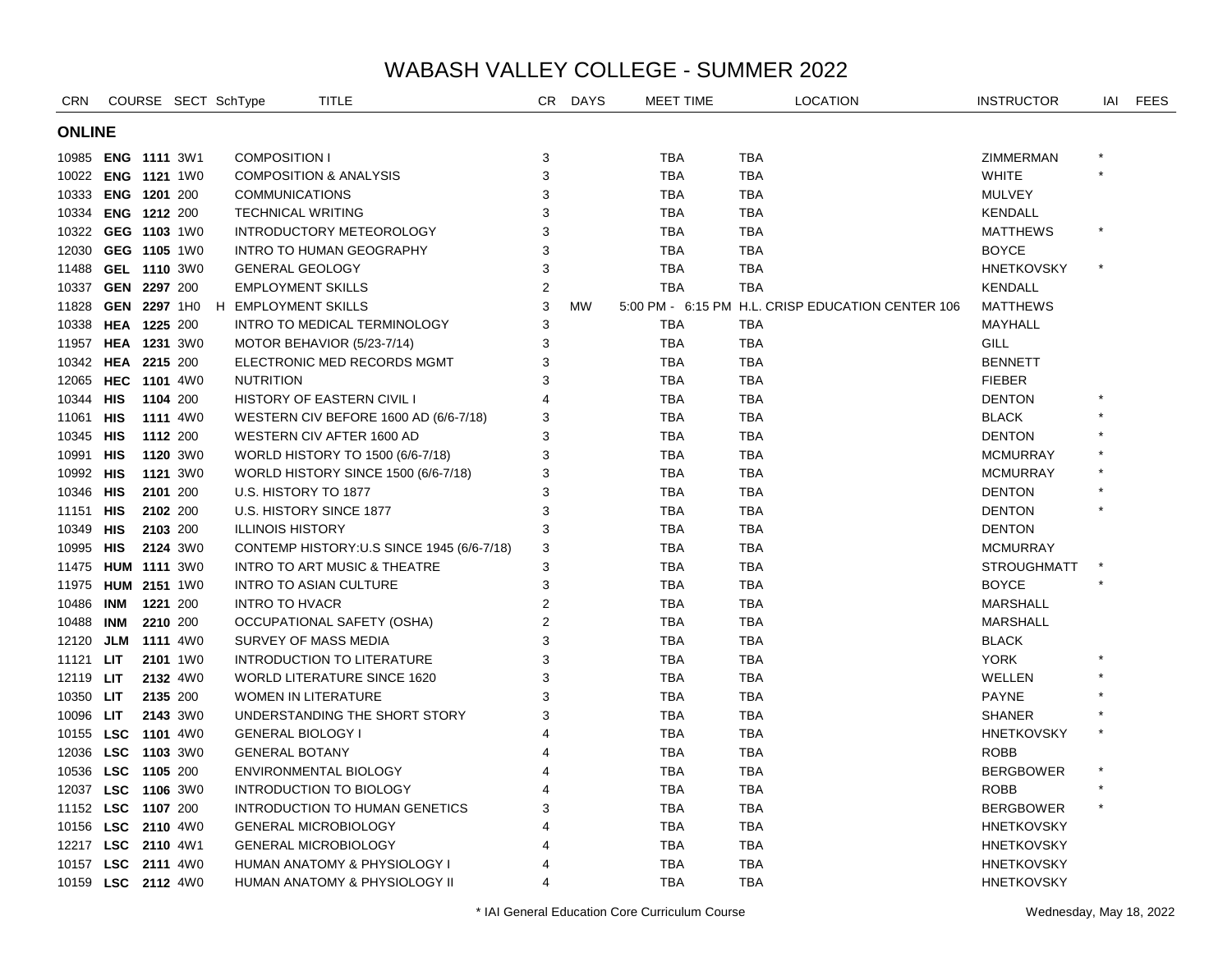| CRN                |                     |  |          | COURSE SECT SchType       | <b>TITLE</b>                             | CR | <b>DAYS</b> | MEET TIME  |            | <b>LOCATION</b> | <b>INSTRUCTOR</b>  | IAI     | <b>FEES</b> |
|--------------------|---------------------|--|----------|---------------------------|------------------------------------------|----|-------------|------------|------------|-----------------|--------------------|---------|-------------|
|                    | <b>ONLINE</b>       |  |          |                           |                                          |    |             |            |            |                 |                    |         |             |
|                    | 12241 LSC 2112 4W1  |  |          |                           | HUMAN ANATOMY & PHYSIOLOGY II            | 4  |             | <b>TBA</b> | <b>TBA</b> |                 | <b>HNETKOVSKY</b>  |         |             |
|                    | 10053 LSC 2114 1W0  |  |          |                           | INTRO TO HUMAN PATHOPHYSIOLOGY           | 3  |             | <b>TBA</b> | <b>TBA</b> |                 | <b>ROY</b>         |         |             |
|                    | 10353 MED 2209 200  |  |          | ADVANCED CODING           |                                          | 4  |             | <b>TBA</b> | <b>TBA</b> |                 | <b>KRAGER</b>      |         |             |
|                    | 10354 MED 2211 200  |  |          | <b>CERTIFICATION PREP</b> |                                          | 1  |             | <b>TBA</b> | <b>TBA</b> |                 | MAYHALL            |         |             |
|                    | 10356 MED 2298 200  |  |          | <b>CODING PRACTICUM</b>   |                                          | 3  |             | <b>TBA</b> | <b>TBA</b> |                 | MAYHALL            |         |             |
| 10970              | MTH 1102 3W0        |  |          |                           | COLLEGE ALGEBRA (6/6-7/18)               | 4  |             | <b>TBA</b> | <b>TBA</b> |                 | <b>BROWN</b>       |         |             |
| 11264              | MTH 1102 3W1        |  |          |                           | COLLEGE ALGEBRA (6/6-7/18)               | 4  |             | <b>TBA</b> | <b>TBA</b> |                 | <b>BROWN</b>       |         |             |
| 10971              | MTH 1103 3W0        |  |          |                           | LIBERAL ARTS MATH (6/6-7/18)             | 3  |             | <b>TBA</b> | <b>TBA</b> |                 | <b>BROWN</b>       |         |             |
|                    | 10972 MTH 1104 3W0  |  |          |                           | QUANTITATIVE REASONING (6/6-7/18)        | 3  |             | <b>TBA</b> | <b>TBA</b> |                 | <b>BROWN</b>       |         |             |
| 10973              | MTH 1105 3W0        |  |          |                           | TRIGONOMETRY (6/6-7/18)                  | 3  |             | <b>TBA</b> | <b>TBA</b> |                 | <b>BROWN</b>       |         |             |
|                    | 12173 MTH 1121 1W0  |  |          |                           | <b>MATHEMATICS FOR ELE. MAJORS</b>       | 4  |             | <b>TBA</b> | <b>TBA</b> |                 | <b>SCHUCKER</b>    |         |             |
| 10974              | <b>MTH 1131 3W0</b> |  |          |                           | INTRODUCTION TO STATISTICS (6/6-7/18)    | 3  |             | <b>TBA</b> | <b>TBA</b> |                 | <b>BROWN</b>       |         |             |
| 11285              | MTH 1131 3W1        |  |          |                           | INTRODUCTION TO STATISTICS (6/6-7/18)    | 3  |             | <b>TBA</b> | <b>TBA</b> |                 | <b>BROWN</b>       |         |             |
| 10358              | MTH 1151 200        |  |          | <b>FINITE MATHEMATICS</b> |                                          | 3  |             | TBA        | <b>TBA</b> |                 | <b>BOHNHOFF</b>    |         |             |
|                    | 10310 MTH 1152 200  |  |          | <b>APPLIED CALCULUS</b>   |                                          | 4  |             | <b>TBA</b> | <b>TBA</b> |                 | <b>BOHNHOFF</b>    |         |             |
| 10975              | <b>MTH 1171 3W0</b> |  |          |                           | CALC. & ANALYTIC GEOMETRY I (6/6-7/18)   | 5  |             | <b>TBA</b> | <b>TBA</b> |                 | <b>BROWN</b>       |         |             |
| 10976              | <b>MTH 1172 3W0</b> |  |          |                           | CALC. & ANALYTIC GEOMETRY II (6/6-7/18)  | 5  |             | <b>TBA</b> | <b>TBA</b> |                 | <b>BROWN</b>       |         |             |
| 10129              | <b>MTH 1201</b> 1W0 |  |          |                           | <b>TECHNICAL MATHEMATICS</b>             | 4  |             | TBA        | <b>TBA</b> |                 | <b>MATTHEWS</b>    |         |             |
| 10977              | <b>MTH 2173</b> 3W0 |  |          |                           | CALC. & ANALYTIC GEOMETRY III (6/6-7/18) | 4  |             | <b>TBA</b> | <b>TBA</b> |                 | <b>BROWN</b>       |         |             |
| 10308              | MUS 1101 201        |  |          | <b>MUSIC APPRECIATION</b> |                                          | 3  |             | <b>TBA</b> | <b>TBA</b> |                 | <b>PITTMAN</b>     |         |             |
|                    | 10966 MUS 1101 200  |  |          |                           | MUSIC APPRECIATION (5/16-6/3)            | 3  |             | <b>TBA</b> | <b>TBA</b> |                 | <b>PITTMAN</b>     |         |             |
| 10127              | MUS 1102 1W0        |  |          |                           | HISTORY OF AMERICAN MUSIC                | 3  |             | <b>TBA</b> | <b>TBA</b> |                 | <b>PATILLA</b>     |         |             |
| 11713 MUS 1103 3W0 |                     |  |          |                           | MUSIC IN MULTICULTURAL AMERICA           | 3  |             | <b>TBA</b> | <b>TBA</b> |                 | <b>STROUGHMATT</b> |         |             |
| 10307              | PEG 1137 200        |  |          |                           | FIRST AID & SAFETY EDUCATION             | 3  |             | <b>TBA</b> | <b>TBA</b> |                 | <b>BARBEE</b>      |         |             |
| 10010 <b>PHI</b>   |                     |  | 2101 1W0 |                           | <b>INTRODUCTION TO ETHICS</b>            | 3  |             | <b>TBA</b> | <b>TBA</b> |                 | <b>BOYCE</b>       |         |             |
| 10024              | PHI                 |  | 2141 1W0 |                           | ETHICS IN MED. COMM.                     | 3  |             | <b>TBA</b> | <b>TBA</b> |                 | <b>ROY</b>         |         |             |
| 10255              | PHY 1120 3W0        |  |          | PHYSICS I                 |                                          | 5  |             | <b>TBA</b> | <b>TBA</b> |                 | <b>KING</b>        |         |             |
| 10256              | <b>PHY 2110 3W0</b> |  |          | <b>GENERAL PHYSICS I</b>  |                                          | 5  |             | <b>TBA</b> | <b>TBA</b> |                 | <b>KING</b>        |         |             |
|                    | 10993 PLS 1101 3W0  |  |          |                           | INTRO TO POLITICAL SCIENCE (6/6-7/18)    | 3  |             | <b>TBA</b> | <b>TBA</b> |                 | <b>MCMURRAY</b>    |         |             |
|                    | 10304 PLS 2101 200  |  |          |                           | GOVERNMENT OF THE U.S.                   | 3  |             | <b>TBA</b> | <b>TBA</b> |                 | <b>DENTON</b>      |         |             |
| 11965 PLS 2101 250 |                     |  |          |                           | GOVERNMENT OF THE U.S. (5/16-6/3)        | 3  |             | <b>TBA</b> | <b>TBA</b> |                 | <b>DENTON</b>      |         |             |
| 10229 PLS 2105 4W0 |                     |  |          |                           | POLITICAL ASSASSINATIONS (6/6-7/18)      | 3  |             | <b>TBA</b> | <b>TBA</b> |                 | <b>BLACK</b>       |         |             |
|                    | 10026 PSC 1101 1W0  |  |          |                           | <b>INTRO TO PHYSICAL SCIENCE</b>         | 4  |             | <b>TBA</b> | <b>TBA</b> |                 | <b>BROWN</b>       |         |             |
|                    | 10302 PSY 1101 201  |  |          |                           | <b>GENERAL PSYCHOLOGY I</b>              | 3  |             | <b>TBA</b> | <b>TBA</b> |                 | <b>HORTIN</b>      |         |             |
| 11723 PSY 1101 202 |                     |  |          |                           | <b>GENERAL PSYCHOLOGY I</b>              | 3  |             | <b>TBA</b> | <b>TBA</b> |                 | <b>HORTIN</b>      |         |             |
| 12257              | PSY 1101 3W1        |  |          |                           | <b>GENERAL PSYCHOLOGY I</b>              | 3  |             | <b>TBA</b> | <b>TBA</b> |                 | <b>TRAPP</b>       |         |             |
|                    | 12216 PSY 2104 1W0  |  |          | CHILD PSYCHOLOGY          |                                          | 3  |             | <b>TBA</b> | <b>TBA</b> |                 | <b>THORSEN</b>     |         |             |
| 10301              | PSY 2109 200        |  |          |                           | HUMAN GROWTH AND DEVELOPMENT             | 3  |             | TBA        | TBA        |                 | <b>HORTIN</b>      |         |             |
|                    | 10144 SOC 2101 1W0  |  |          |                           | PRINCIPLES OF SOCIOLOGY                  | 3  |             | <b>TBA</b> | TBA        |                 | <b>THORSEN</b>     |         |             |
|                    | 10293 SOC 2102 200  |  |          |                           | SOCIAL PROBLEMS AND TRENDS               | 3  |             | <b>TBA</b> | <b>TBA</b> |                 | <b>DENTON</b>      | $\star$ |             |